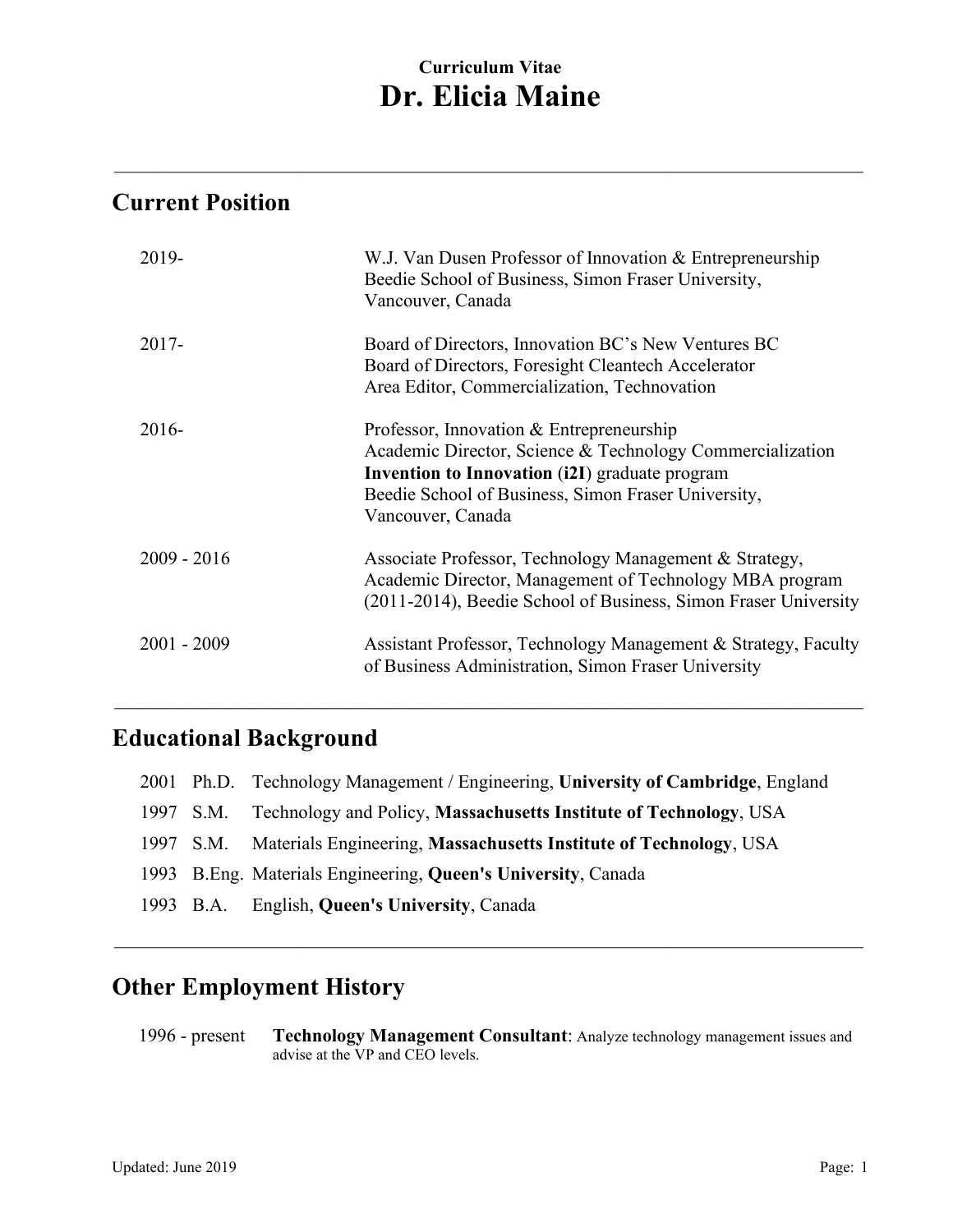| 1993 - 1995   | <b>Strategy Consultant:</b> The Monitor Company<br>Helping Fortune 100 companies make corporate and business unit strategic decisions.<br>Worked mainly with multinational materials manufacturers. |
|---------------|-----------------------------------------------------------------------------------------------------------------------------------------------------------------------------------------------------|
| $1990 - 1993$ | <b>Materials Engineer:</b> Tech Triangle Plastic Wire, DSM, CANMET/MTL<br>Researching, designing and running experiments on oriented polymers.                                                      |

#### **Teaching**

I teach BUS 750 (Managing Technological Innovation), the Executive MBA course BUS 646, (Managing Innovation), the interdisciplinary course BUS 790 (Lab to Market), and BUS 796 (Business Plan Supervision). Academic Director of our Management of Technology MBA program from 2011-2014, I am currently Academic Director of our new graduate program in Science & Technology Commercialization, **[Invention to Innovation](http://beedie.sfu.ca/commercialization-certificate/learn/)**. Awarded the 2017 TD Canada Trust Distinguished Teaching Award.

 $\mathcal{L} = \{ \mathcal{L} = \{ \mathcal{L} = \{ \mathcal{L} = \{ \mathcal{L} = \{ \mathcal{L} = \{ \mathcal{L} = \{ \mathcal{L} = \{ \mathcal{L} = \{ \mathcal{L} = \{ \mathcal{L} = \{ \mathcal{L} = \{ \mathcal{L} = \{ \mathcal{L} = \{ \mathcal{L} = \{ \mathcal{L} = \{ \mathcal{L} = \{ \mathcal{L} = \{ \mathcal{L} = \{ \mathcal{L} = \{ \mathcal{L} = \{ \mathcal{L} = \{ \mathcal{L} = \{ \mathcal{L} = \{ \mathcal{$ 

**\_\_\_\_\_\_\_\_\_\_\_\_\_\_\_\_\_\_\_\_\_\_\_\_\_\_\_\_\_\_\_\_\_\_\_\_\_\_\_\_\_\_\_\_\_\_\_\_\_\_\_\_\_\_\_\_\_\_\_\_\_\_\_\_\_\_\_\_\_\_\_\_\_\_\_\_\_\_\_\_\_\_\_\_\_\_\_\_\_\_\_\_\_\_\_\_\_\_\_\_\_\_\_\_\_\_\_\_\_\_\_\_\_\_\_\_\_\_**

#### **Research:**

#### **Selected Publications (Peer Reviewed Journals)**

Thomas, V.J, Bliemel, M., Shippam-Brett, C., and Maine, E., (forthcoming). Endowing University Spinoffs Preformation: Entrepreneurial Capabilities for Scientist-Entrepreneurs, **Technovation**

Park, A., Steel, D., and Maine, E. (forthcoming). Evidence-Based Medicine and Mechanistic Evidence: The Case of the Failed Rollout of efavirenz in Zimbabwe, **Journal of Medicine and Philosophy**

Miele, A., Axsen, J., Wolinetz, M., Maine, E., Long, Z., (2020). The Role of Charging and Refueling Infrastructure in supporting Zero-Emission Vehicle Sales, **Transportation Research Part D: Transport and Environment**, 81,<https://doi.org/10.1016/j.trd.2020.102275>

Thomas, V.J. and Maine, E., (2019). Market entry strategies for electric vehicle start-ups in the automotive industry – Lessons from Tesla Motors. **Journal of Cleaner Production**, 235, 653-663.

Thomas, V.J., and Maine, E. (2019). The Impact of Regional Systems of Innovation on the Formation of University Spin-offs by Biomedical Star Scientists, **International Journal of Entrepreneurship and Small Business**, 37(2), 271-287.

Shum, V., Park, A., Maine, E., and Pitt, L., (2019). A Bibliometric Study of Research-Technology Management, 1998-2017. **Research-Technology Management**, 62(1), 34-43.

Dahabieh, M., Bröring, S., and Maine, E. (2018). Overcoming Barriers to Innovation in Food and Agricultural Biotechnology. **Trends in Food Science and Technology**, 79, 204-213

Fabris, J., Maine, E., Roughley, D., and Poursartip, A. (2017). Managing the Technological and Market Uncertainty of Composites Innovation: A case study of Composites Manufacturers in Western Canada and Interventions by a Translational Research Centre. **Translational Materials Research** <https://doi.org/10.1088/2053-1613/aa9487>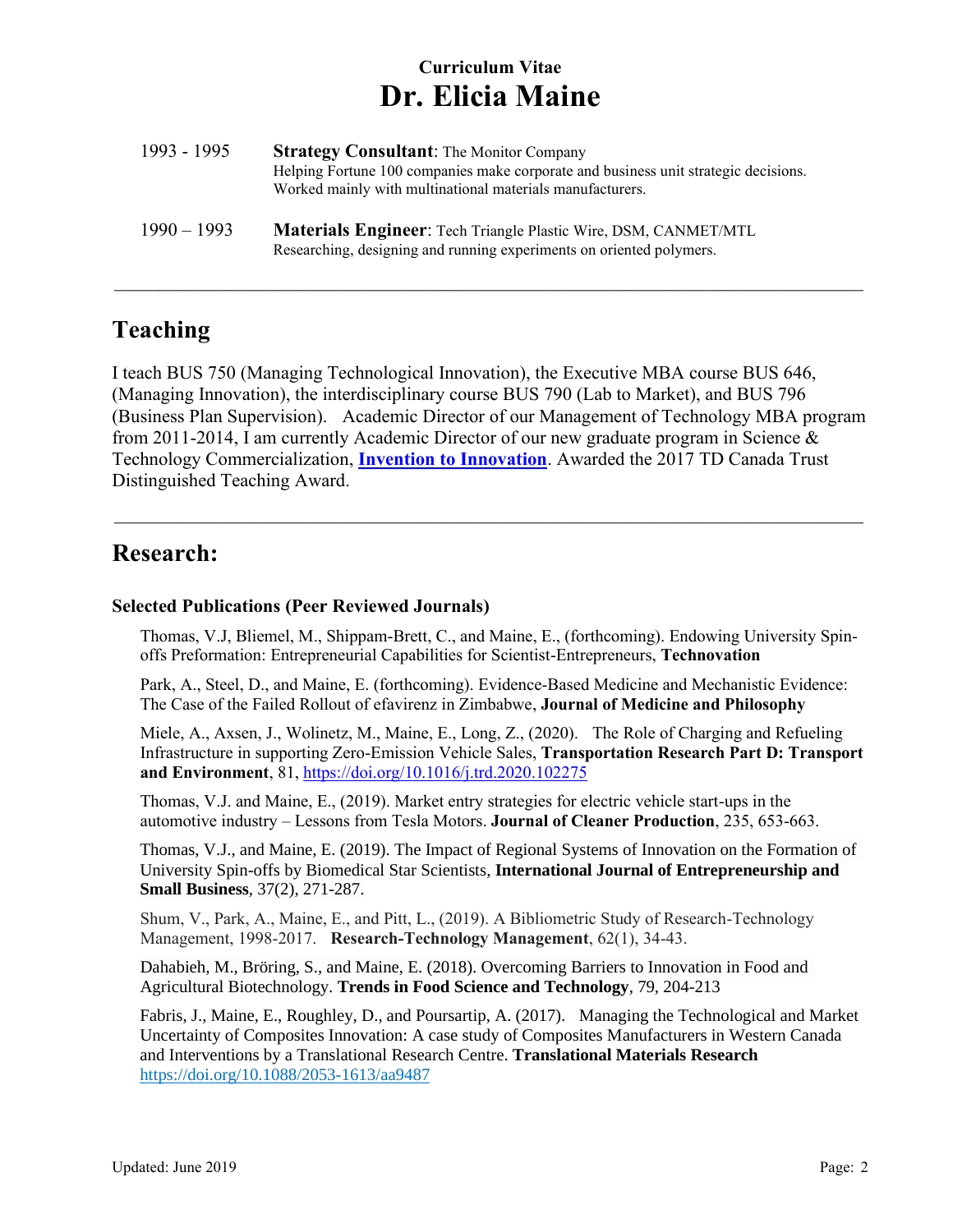Maine, E. and Thomas, V.J. (2017). Raising Financing through Strategic Timing. **Nature Nanotechnology**, 12(2), 93-98.

http://www.nature.com/nnano/journal/v12/n2/fig\_tab/nnano.2017.1\_T1.html

Maine, E. and Seegopaul, P. (2016). Accelerating the Commercialization of Advanced Materials. **Nature Materials** 15(5), 487-491. [http://www.nature.com/nmat/journal/v15/n5/fig\\_tab/nmat4625\\_T1.html](http://www.nature.com/nmat/journal/v15/n5/fig_tab/nmat4625_T1.html)

Maine, E., Soh, P.H., Dos Santos, N. (2015). The Role of Entrepreneurial Decision-Making in Opportunity Creation and Recognition, **Technovation** 39-40 (May-June), 53-72. <http://www.sciencedirect.com/science/article/pii/S016649721400025X>

O'Donnell, L. and Maine, E. (2015). Assessing Development and Commercialization Priorities for a Novel Hydrogen Production Process through Technical-Economic Cost Modeling, **Translational Materials Research**, 2(1), 016001 (21 pages) <https://doi.org/10.1088/2053-1613/2/1/016001>

Bliemel, M., McCarthy, I., and Maine, E., (2015) Levels of Multiplexity in Entrepreneur's Networks: Implications for Dynamism and Value Creation. **Entrepreneurship Research Journal** [,http://dx.doi.org/10.1515/erj-2015-0001](http://dx.doi.org/10.1515/erj-2015-0001)

Maine, E., Thomas, V.J., Bliemel, M., Murira, A. and Utterback, J., (2014). The Emergence of the Nanobiotechnology Industry, **Nature Nanotechnology**, 9(1), 2-5. <http://dspace.mit.edu/handle/1721.1/97116>

Maine, E., Thomas, V.J., and Utterback, J. (2014). Radical Innovation from the Confluence of Technologies: Innovation Management Strategies for the Emerging Nanobiotechnology Industry, **Journal of Engineering and Technology Management (JET-M)**, 32(April - June), 1-25. <http://summit.sfu.ca/item/15017>

Malek, K., Maine, E., and McCarthy, I. (2014). A Typology of Clean Technology Commercialization Accelerators, **Journal of Engineering and Technology Management (JET-M)**, 32(April – June), 26- 39.

Taleb, A., Maine, E., and Kjeang, E. (2014). Technical-Economic Cost Modeling as a Technology Management Tool: A Case Study of Membranes for PEM Fuel Cells, **Journal of Manufacturing Technology Management**, 25(2), 279-298.

Maine, E. (2013). Scientist-Entrepreneurs as the Catalysts of Nanotechnology Commercialization, **Reviews in Nanoscience and Nanotechnology**, 2(5), 301-308. [http://papers.ssrn.com/sol3/papers.cfm?abstract\\_id=2609592](http://papers.ssrn.com/sol3/papers.cfm?abstract_id=2609592)

Maine, E. Lubik, S., and Garnsey, E., (2013). Value Creation Strategies for Science-based Business: A Study of Advanced Materials Ventures, **Innovation: Management, Policy & Practice**. 15(1), 35-51.

Maine, E., Lubik, S., and Garnsey, E., (2012). Process-Based vs. Product-Based Innovation: Value Creation by Nanotech Ventures, **Technovation** 32(3/4), 179-192.

Maine, E., Shapiro, D., and Vining, A., (2010). The Role of Clustering in the Growth of New Technology-Based Firms, **Small Business Economics: An Entrepreneurship Journal** 34(2), 127-146.

Maine, E., (2008). Radical Innovation through Internal Corporate Venturing: Degussa's Commercialization of Nanomaterials, **R&D Management**, 38(4), 359-371.

Maine, E., and Garnsey, E. (2006). Commercializing Generic Technology: The Case of Advanced Materials Ventures, **Research Policy**, 35(3), 375-393. <https://www.sciencedirect.com/science/article/pii/S0048733306000345>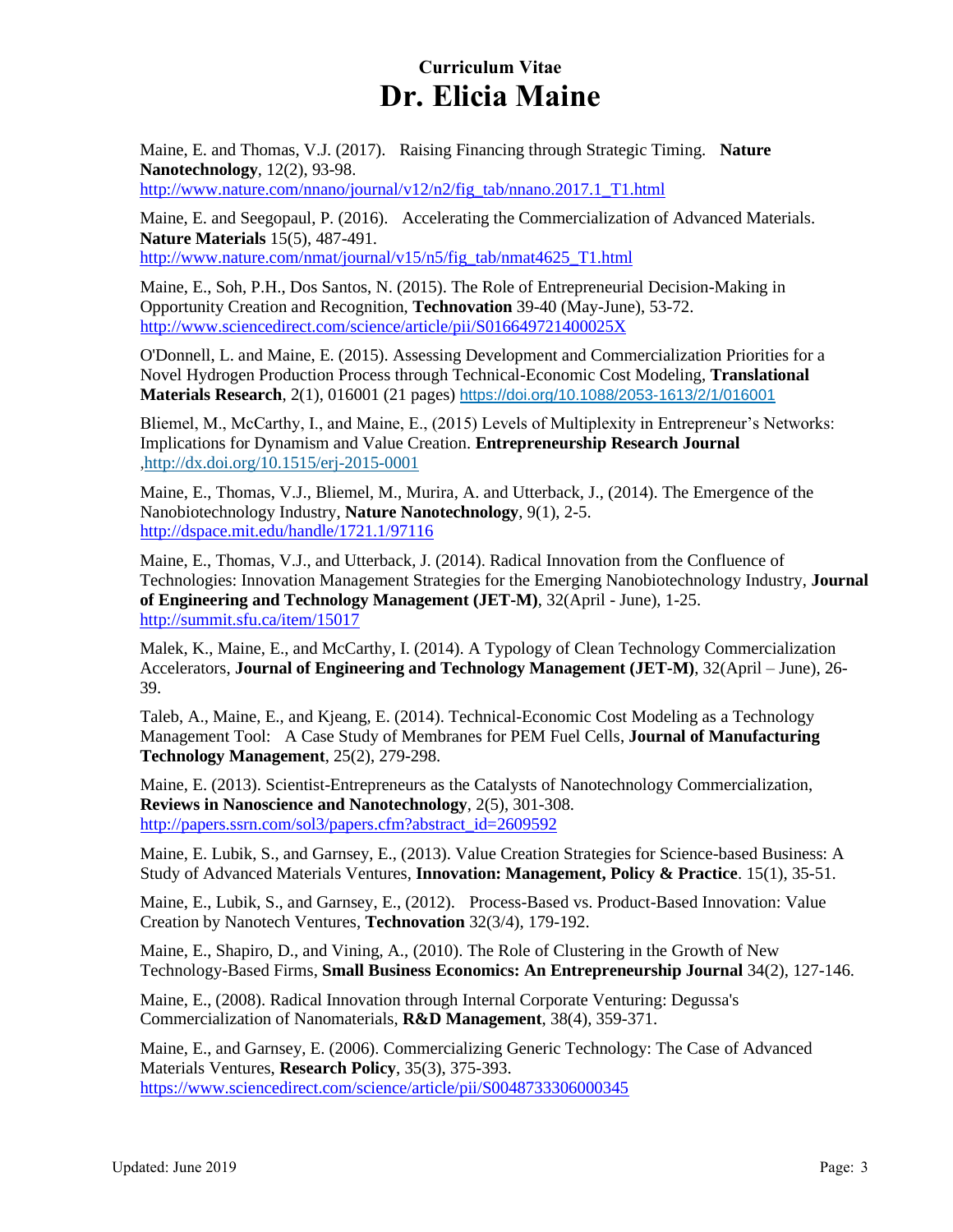#### **Selected Publications (Books, Book Chapters, Cases, and Refereed Non-Journal Publications)**

De Baere, B, and Maine, E. (2017) We Need a National Overhaul of University IP Policies, **University Affairs**. [http://www.universityaffairs.ca/opinion/in-my-opinion/canada-needs-national-overhaul](http://www.universityaffairs.ca/opinion/in-my-opinion/canada-needs-national-overhaul-university-ip-policies/)[university-ip-policies/](http://www.universityaffairs.ca/opinion/in-my-opinion/canada-needs-national-overhaul-university-ip-policies/)

De Baere, B, and Maine, E. (2017) A Perfect Storm: The Case for an Entrepreneurial Postdoctoral Framework in Canada **Canadian Science Policy Centre** Editorial <http://www.sciencepolicy.ca/news/perfect-storm-case-entrepreneurial-postdoctoral-framework-canada>

Bliemel, M., and Maine, E., (2016) "Solar Power Venturing - Market Entry Decisions Under Uncertainty" **IVEY<https://www.iveycases.com/ProductView.aspx?id=68997>**

Maine, E. (2016). Overcoming Nanotechnology Commercialization Challenges: Case Studies of Nanotechnology Ventures, in Bawa, R., Audette, G., and Rubinstein, I. (Eds) **Handbook of Clinical Nanomedicine: Law, Business, Regulation, Safety and Risk,** Pan Stanford Publishing, Singapore.

Maine, E., Soh, P.H., Dos Santos, N. (2012). Decision-Making Processes in Biotech Commercialization: Constraints to Effectuation. **Technology Management for Emerging Technologies (PICMET), Proceedings of PICMET '12, IEEE Explore, pp.**  $611 - 616$ **.** 

Maine, E.M.A. and Ashby, M.F. (2002). **Succeeding with New Materials: A Comprehensive Guide for Assessing Market Potential**. Centre for Technology Management, University of Cambridge. ISBN 1- 902546-11-3

F Simancik, HP Degischer, C Körner, RF Singer, J Banhart, F Baumgärtner, G Rausch, M Arnold, M Thies, C San Marchi, A Mortensen, O Andersen, G Stephani, MC Hahn, R Braune, A Otto, T Bernard, HW Bergmann, F Heinrich, W Seeliger, C Beichelt, B Kriszt, U Martin, U Mosler, E Maire, A Kottar, R Pippan, C Motz, B Zettl, H Mayer, S Stanzl-Tschegg, J Kovacik, FG Rammerstorfer, T Daxner, HJ Böhm, M Seitzberger, B Foroughi, C Haberling, Th Hipke, R Neugebauer, R Kretz, EMA Maine, MF Ashby (2002). **Handbook of Cellular Metals: Production, Processing, Applications**. Wiley‐VCH Verlag GmbH & Co. KGaA. ISBN 9783527303397

Maine E.M.A. (2000). **Innovation and Adoption of New Materials**. PhD thesis from Materials Engineering & Technology Management at the University of Cambridge, Cambridge, UK. <https://www.repository.cam.ac.uk/handle/1810/251754>

**\_\_\_\_\_\_\_\_\_\_\_\_\_\_\_\_\_\_\_\_\_\_\_\_\_\_\_\_\_\_\_\_\_\_\_\_\_\_\_\_\_\_\_\_\_\_\_\_\_\_\_\_\_\_\_\_\_\_\_\_\_\_\_\_\_\_\_\_\_\_\_\_\_\_\_\_\_\_\_\_\_\_\_\_\_\_\_\_\_\_\_\_\_\_\_\_\_\_\_\_\_\_\_\_\_\_\_\_\_\_\_\_\_\_\_\_\_\_**

#### **Graduate Student Supervision**

I have co-supervised five PhD students, over 100 MBA students, three interdisciplinary Master's students and two post-doctoral fellows.

#### **Engagement**

My research area is Innovation & Entrepreneurship. As an international expert in the fields of science commercialization and innovation policy, I give keynote speeches and expert commentary to

**\_\_\_\_\_\_\_\_\_\_\_\_\_\_\_\_\_\_\_\_\_\_\_\_\_\_\_\_\_\_\_\_\_\_\_\_\_\_\_\_\_\_\_\_\_\_\_\_\_\_\_\_\_\_\_\_\_\_\_\_\_\_\_\_\_\_\_\_\_\_\_\_\_\_\_\_\_\_\_\_\_\_\_\_\_\_\_\_\_\_\_\_\_\_\_\_\_\_\_\_\_\_\_\_\_\_\_\_\_\_\_\_\_\_\_\_\_\_**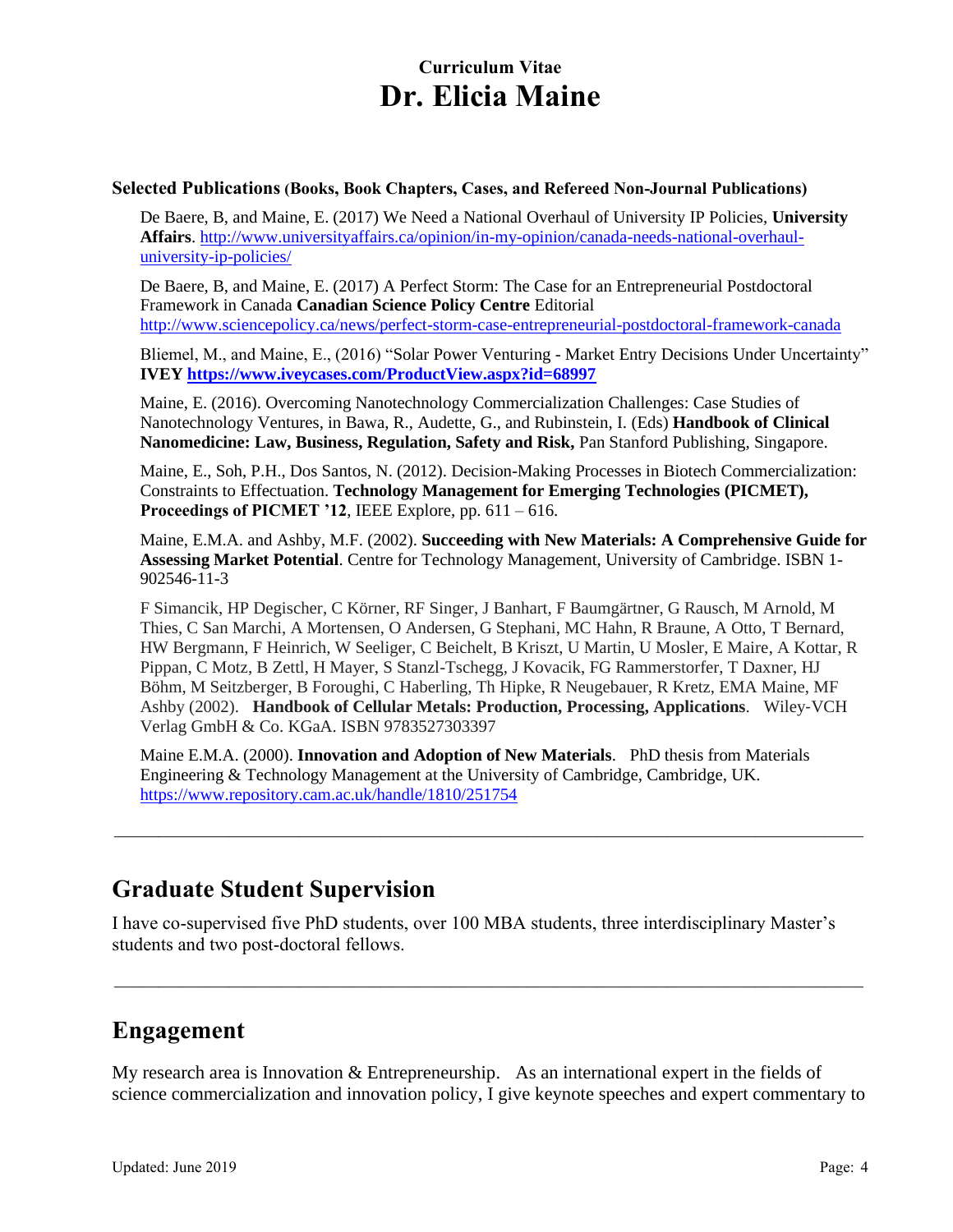a broad range of innovation policymakers, venture capitalists, engineers, scientist entrepreneurs and senior executives. I have also presented my innovation research at the American Academy for the Advancement of Science and at the Academy of Management, and have given invited lectures at the Massachusetts Institute of Technology and at the University of Cambridge. My research has been covered in the popular press, including Canada's national newspaper, the Globe and Mail. I serve on many expert panels, juries, and selection committees in the areas of innovation & entrepreneurship.

**\_\_\_\_\_\_\_\_\_\_\_\_\_\_\_\_\_\_\_\_\_\_\_\_\_\_\_\_\_\_\_\_\_\_\_\_\_\_\_\_\_\_\_\_\_\_\_\_\_\_\_\_\_\_\_\_\_\_\_\_**

#### **Selected Conferences and Presentations**

| June 21, 2019   | Maine, E., Lubik, S. and Park, A. Creating the Conditions for Impact from Science Based<br>Ventures. Workshop for R&D Management 2019, Ecole Polytechnique, Paris, France.                                                                                                                                                            |
|-----------------|---------------------------------------------------------------------------------------------------------------------------------------------------------------------------------------------------------------------------------------------------------------------------------------------------------------------------------------|
| June 19, 2019   | Park, A and Maine, E. Open Innovation Practices of Firms within an Emerging Personalized<br>Medicine Innovation Ecosystem. R&D Management 2019, Ecole Polytechnique, Paris, France.                                                                                                                                                   |
| June 18, 2019   | Maine, E. Accelerating Advanced Materials Commercialization. Educational webinar and Q&A<br>for the ADM of NRCan and the Mining Innovation Steering Committee                                                                                                                                                                         |
| May 27, 2019    | Maine, E. Accelerating Advanced Materials Commercialization. Educational seminar and<br>mentoring for Finalists of Women in Cleantech Challenge (run by MaRS Cleantech and<br>NRCan), Vancouver, BC https://www.womenincleantech.ca/semi-finalists/                                                                                   |
| May 17, 2019    | Maine, E. Accelerating Advanced Materials Commercialization. Keynote speaker for the<br>Advanced Materials and Process Engineering Laboratory (AMPEL) Synergy Day, UBC,<br>Vancouver, BC                                                                                                                                              |
| May 13, 2019    | Maine, E. Accelerating Advanced Materials Commercialization. Educational seminar and<br>mentoring for Finalists of IDEO's NextGen Cup Challenge, conducted international webinar<br>for six finalists https://www.openideo.com/content/nextgen-challenge-top-ideas                                                                    |
| April 9, 2019   | Maine, E. What Will it Take to Reach BC's Cleantech Potential? Four diverse Perspectives.<br>Keynote Panelist for ACG's BC Middle Market Growth Conference, Vancouver, BC,<br>http://www.acgbcevents.com/news/what-will-it-take-to-reach-bcs-cleantech-potential-four-<br>diverse-perspectives-at-bc-middle-market-growth-conference/ |
| Sept 18, 2019   | Judge and Mentor for Women in Cleantech Challenge, MaRS Cleantech, Toronto, Ontario                                                                                                                                                                                                                                                   |
| August 22, 2018 | Maine, E. "Invention to Innovation: The Role of Scientist-Entrepreneurs." Keynote Speaker for<br><b>PICMET</b> , Honolulu, Hawaii https://www.picmet.org/new/Conferences/18/keynotes.aspx                                                                                                                                             |
| May 29, 2018    | Maine, E. Opportunities for Innovation: Precision Medicine. Interface Health, Precision Health<br>Workshop, Vancouver, Canada                                                                                                                                                                                                         |
| May 17, 2018    | Maine, E. A New Take on Innovation in Canada: Boosting the Demand Side. Institute for<br>Research on Public Policy, Ottawa, Canada                                                                                                                                                                                                    |
| May 3, 2018     | Maine, E. Innovation & Entrepreneurship at Canadian Universities. Invited presentation to the<br><b>MITACS Research Council</b> , Vancouver, Canada                                                                                                                                                                                   |
| March 16, 2018  | Maine, E. Attracting Foreign Direct Investment: Leveraging Canadian Capacity in a Globally<br>Competitive Market. GLOBE, Vancouver, Canada.<br>https://www.globeseries.com/forum/speakers/maine-elicia/                                                                                                                               |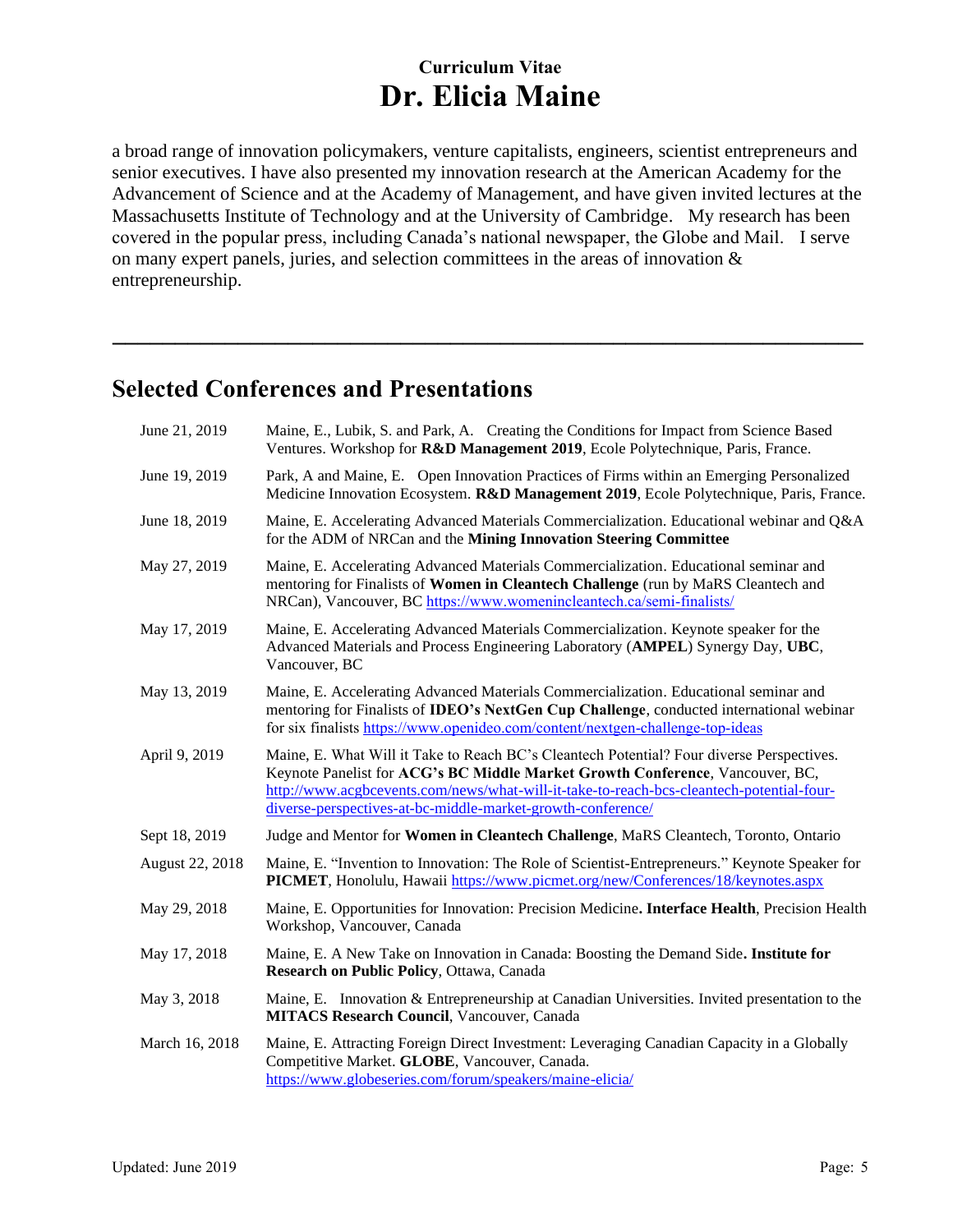| March 1, 2018   | Maine, E. Invention to Innovation. Keynote speaker for JLABS event at CDRD, Vancouver,<br>Canada. https://jlabs.jnjinnovation.com/events/vancouver-bc-turning-invention-innovation                                                                                                                                                                                                                        |
|-----------------|-----------------------------------------------------------------------------------------------------------------------------------------------------------------------------------------------------------------------------------------------------------------------------------------------------------------------------------------------------------------------------------------------------------|
| Dec 6, 2017     | Maine, E. Scaling up for science-based ventures. Borden Ladner Gervais LLP (BLG), Canada.<br>https://www.eventbrite.ca/e/scaling-up-for-science-based-ventures-tickets-40168007592#                                                                                                                                                                                                                       |
| Nov 16, 2017    | Maine, E. Leveraging and financing science excellence. Innovation and the Future of Canada<br>Summit, Toronto, Canada. https://innovationsummit.mcmaster.ca/                                                                                                                                                                                                                                              |
| Oct 30, 2017    | Maine, E. Disrupt - or be Disrupted. Innovate Now Canada, Vancouver, Canada.<br>https://innovate.cityage.org/agenda/session/208898                                                                                                                                                                                                                                                                        |
| Sept 1, 2017    | Thomas, V.J., Bliemel, M, Shippam-Brett, C., and Maine, E. The Role of Star Scientists in<br>University Spin-off Emergence. West Coast Research Symposium, University of Alberta,<br>Edmonton, Canada. https://thewcrs.wordpress.com/                                                                                                                                                                     |
| August 30, 2017 | Maine, E. How Can Canada Excel in Materials Innovation? Keynote speaker. Enabling<br>Innovation Symposium, COM 2017, Vancouver Canada.<br>http://web.cim.org/com2017/conference/symp-enabling-innovation-in-metallurgy.cfm                                                                                                                                                                                |
| August 30, 2017 | Maine, E. Innovation in Canada. Women of Innovation, COM 2017, Vancouver Canada.<br>http://web.cim.org/com2017/conference/Schedule WOI2017.pdf                                                                                                                                                                                                                                                            |
| June 15, 2017   | Maine, E. Canada's climate change moonshot: BC-made solutions and clean tech<br>breakthroughs. Invited Panelist. Pacific Institute for Climate Solutions, Robson Square,<br>University of British Columbia, Vancouver Canada. https://goo.gl/images/MgPBg5<br>http://pics.uvic.ca/events/canadas-climate-change-moonshot-bc-made-solutions-and-clean-tech-<br>breakthroughs                               |
| June 10, 2017   | Maine, E. Commercializing Technology: Patents and Licenses, Invited Speaker. IC-Impacts,<br>Faculty of Applied Science, University of British Columbia, Vancouver Canada. http://ic-<br>impacts.com/wp-content/uploads/2017/06/2017-ic-impacts-research-conference-3.pdf                                                                                                                                  |
| April 28, 2017  | Maine, E. Innovation and Entrepreneurship Trends in Canada. Keynote speaker. Canada<br>China Open Innovation Forum, Vancouver Canada. http://live-<br>wavefrontac.time.ly/event/2017-canada-china-open-innovation-forum/                                                                                                                                                                                  |
| March 27, 2017  | Thomas, V.J., Bliemel, M, Shippam-Brett, C., and Maine, E. The Role of Star Scientists in<br>University Spin-off Emergence. Invited academic lecture. Conrad Business,<br>Entrepreneurship and Technology Centre, Waterloo Canada.                                                                                                                                                                        |
| March 23, 2017  | Maine, E. Turning Invention into Innovation JLABS at MARS DD, Toronto Canada.<br>Keynote speaker at an event hosted by JLABS, part of Johnson & Johnson Innovation, in<br>collaboration with MaRS Discovery District, on strategies for scientist-entrepreneurs to<br>commercialize biomedical discoveries.<br>https://www.eventbrite.com/e/turning-invention-into-<br>innovation-tickets-31429653941     |
| March 15, 2017  | Maine, E. Pulling Cleantech Innovation into the Market BC TECH Summit 2017, Vancouver,<br>Canada. Invited panelist for the cleantech stream of the BC TECH Summit.<br>http://bctechsummit.ca/speakers/elicia-maine/                                                                                                                                                                                       |
| Nov 12, 2016    | Maine, E. MIT as a Laboratory for Studying Entrepreneurship MIT 50 <sup>th</sup> Anniversary of<br>Entrepreneurship, Sloan School of Management, MIT, Cambridge, Massachusetts. Invited<br>presenter and panelist for the Academic Colloquium of the MIT 50 <sup>th</sup> Anniversary of<br>Entrepreneurship celebration. http://mitsloan.mit.edu/alumni/events/2016-cambridge-eship-50-<br>full-weekend/ |
| Nov 8, 2016     | Maine, E. Strengthening the Interplay between Discovery and Innovation Canadian Science<br>Policy Conference 2016, Ottawa Canada. Invited panelist for Innovation policy session hosted<br>jointly by NSERC, SSHRC, CIHR, Genome Canada http://sched.co/7knr                                                                                                                                              |